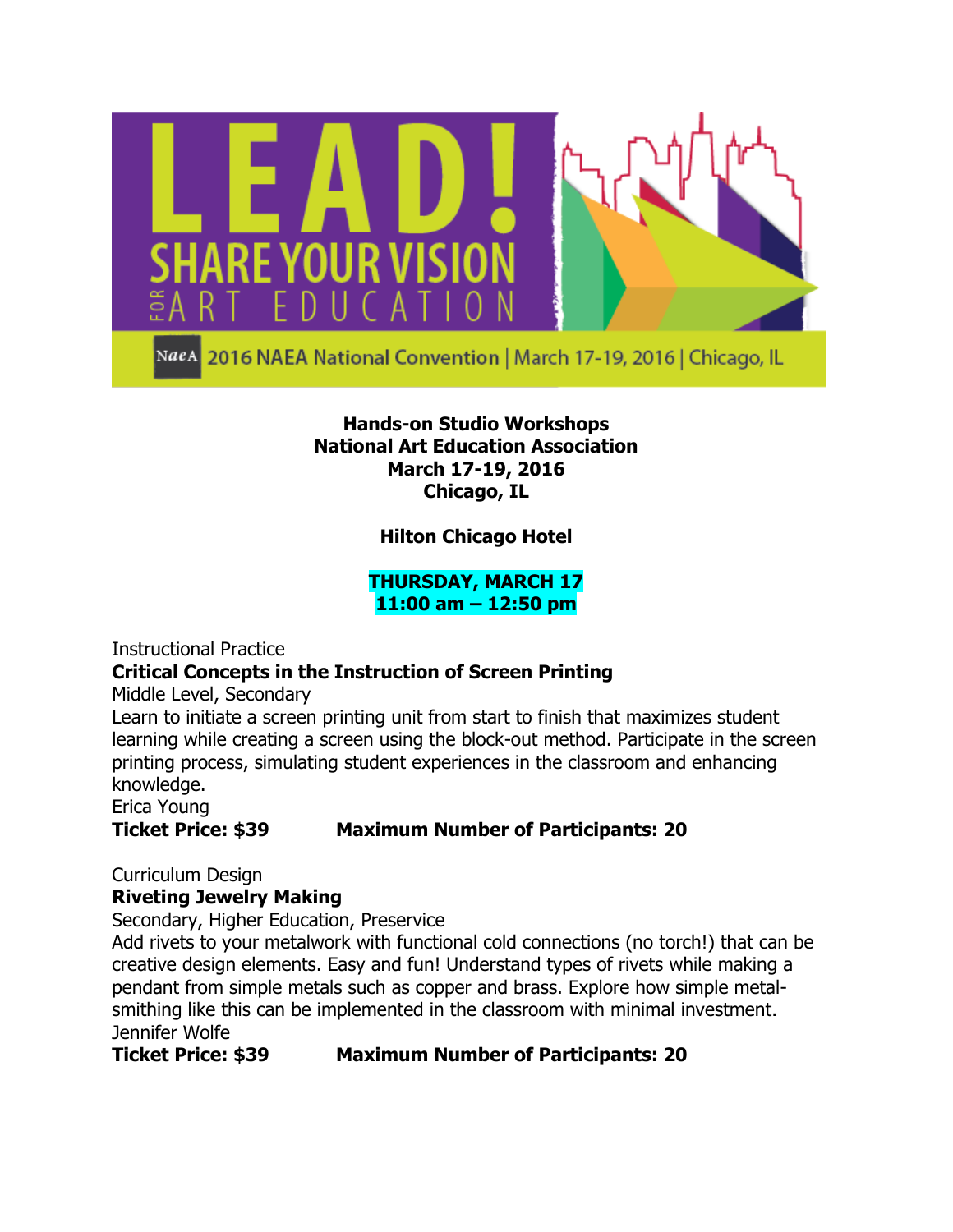#### Global Connections

# **A Demonstration of Shibori Fabric Dyeing and Its Global Impact**

Elementary, Middle Level, Secondary, Higher Education, Museum Education Explore Japanese shibori fabric dyeing techniques and experiment with synthetic and natural dye processes. Learn about fabric dyeing and its global impact, and use educational pedagogies to help reflect.

Mara Wilson

# **Ticket Price: \$39 Maximum Number of Participants: 20**

Curriculum Design

# **Woven Narratives: Weaving as an Exploration in Technique, Ritual, and Symbolism**

Elementary, Middle Level

Explore ways to engage students in loom weaving in the classroom. Learn the basic techniques to begin your weaving adventure as well as specific units and lessons that engage ideas of weaving as a vehicle for narrative symbolism. Create a handwoven piece that plays with experimental technique, ritual, and symbolism. Kimberly Tolbert

**Ticket Price: \$39 Maximum Number of Participants: 20**

Global Connections

# **Frida's 28 Corsets: A Multi-Faceted Experience Into Mexican Culture and Tradition**

Middle Level

Art of another culture is influenced by aesthetic ideas as well as social, political, and economic issues. Explore Frida Kahlo's culture, her personal struggles and artwork, and her 28 corsets: one made of steel, three of leather, and 24 of plaster. Using the fresco process, design and create a corset.

Ellen Mitchell

## **Ticket Price: \$39 Maximum Number of Participants: 25**

Arts Integration

# **Making 3-D Corrugated Cardboard Animal Jigsaw Puzzles**

**Secondary** 

Discover a level of creativity and skills you never knew you had. Challenge yourself to problem solve and explore new possibilities working with a humble, yet versatile material: corrugated cardboard! This high school lesson has cross-curricular connections and an eco-friendly emphasis.

David Exner

## **Ticket Price: \$39 Maximum Number of Participants: 25**

Instructional Practice **Printmaking With No Ink, No Press** Middle Level, Secondary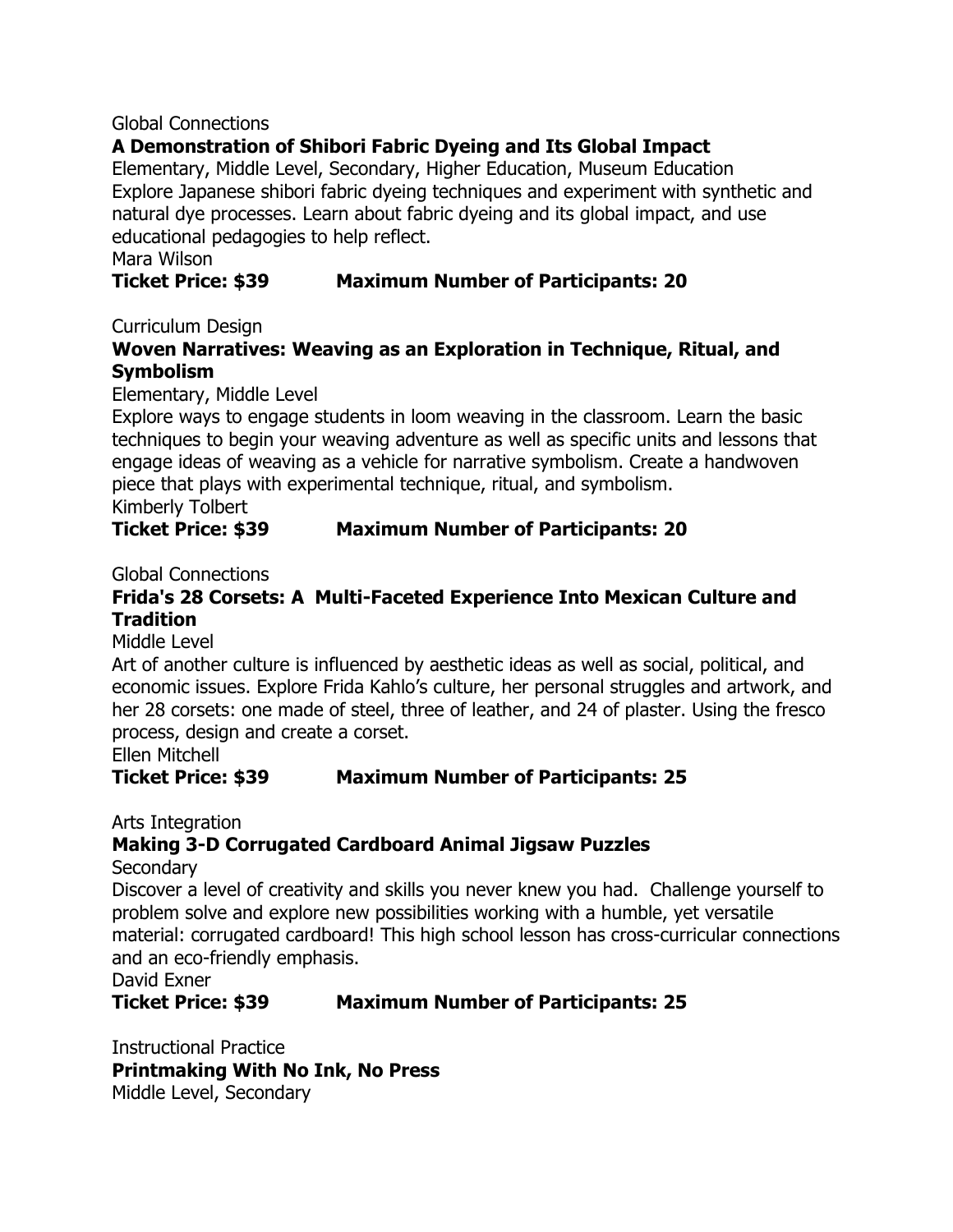Discover a "No Ink, No Printing Press" print/transfer process. Explore the use of mixed media materials/techniques using glue, Mylar, crescent board, pencils (colored, graphite, and grease), crayons, and oil pastels. Learn a non-traditional printmaking/transfer process with hands-on activities resulting in several "take away" prints. Includes discussions, shared ideas, and critiques of prints. Phyllis King, Teresa Foster

**Ticket Price: \$39 Maximum Number of Participants: 25**

# **THURSDAY, MARCH 17 1:30 – 3:20 pm**

Design Issues Group

**Creativity and the Classroom**

Elementary, Middle Level, Secondary, Higher Education

Experiment with creativity "pop-ups" and zones in a traditional classroom to address multiple learning styles and to increase creativity, motivation for learning, and on-task productivity. Leave with free access to the eLearning DESIGNopedia, NEXT.cc to nurture creativity in your classroom.

Robin Vande Zande, Linda Keane, Marie Gyllstrom

# **Ticket Price: \$39 Maximum Number of Participants: 20**

Arts Integration

# **Dress Like a Masterpiece: Needle Felting Wearable Works of Art**

Elementary, Middle Level, Secondary

Learn to needle felt your own masterpiece-inspired apron and headpiece, transforming yourself into a walking, talking work of art. Explore how recycled clothing can be turned into artwork through this simple, fun craft and discover ways to share this technique with your students.

Cassie Stephens

**Ticket Price: \$39 Maximum Number of Participants: 20**

Arts Integration

# **Mandala Meets Zentangle in a Harmonious, Colorful Union**

**Secondary** 

Combine the ancient art form of Mandalas and the art technique of Zentangle in a relaxing, inspiring drawing session using ink pen and watercolor marker. Draw a freeform symmetrical Mandala without the use of compasses or rulers. Learn a variety of Zentangle patterns to fill the spaces. Leave with a lesson plan and resources. Pamela Signorelli

**Ticket Price: \$39 Maximum Number of Participants: 20**

Arts Integration

**Inspired by Gaudi, Designed by You: Poured Plaster Relief Sculpture**

Elementary, Middle Level, Secondary, Higher Education, Preservice, Museum Education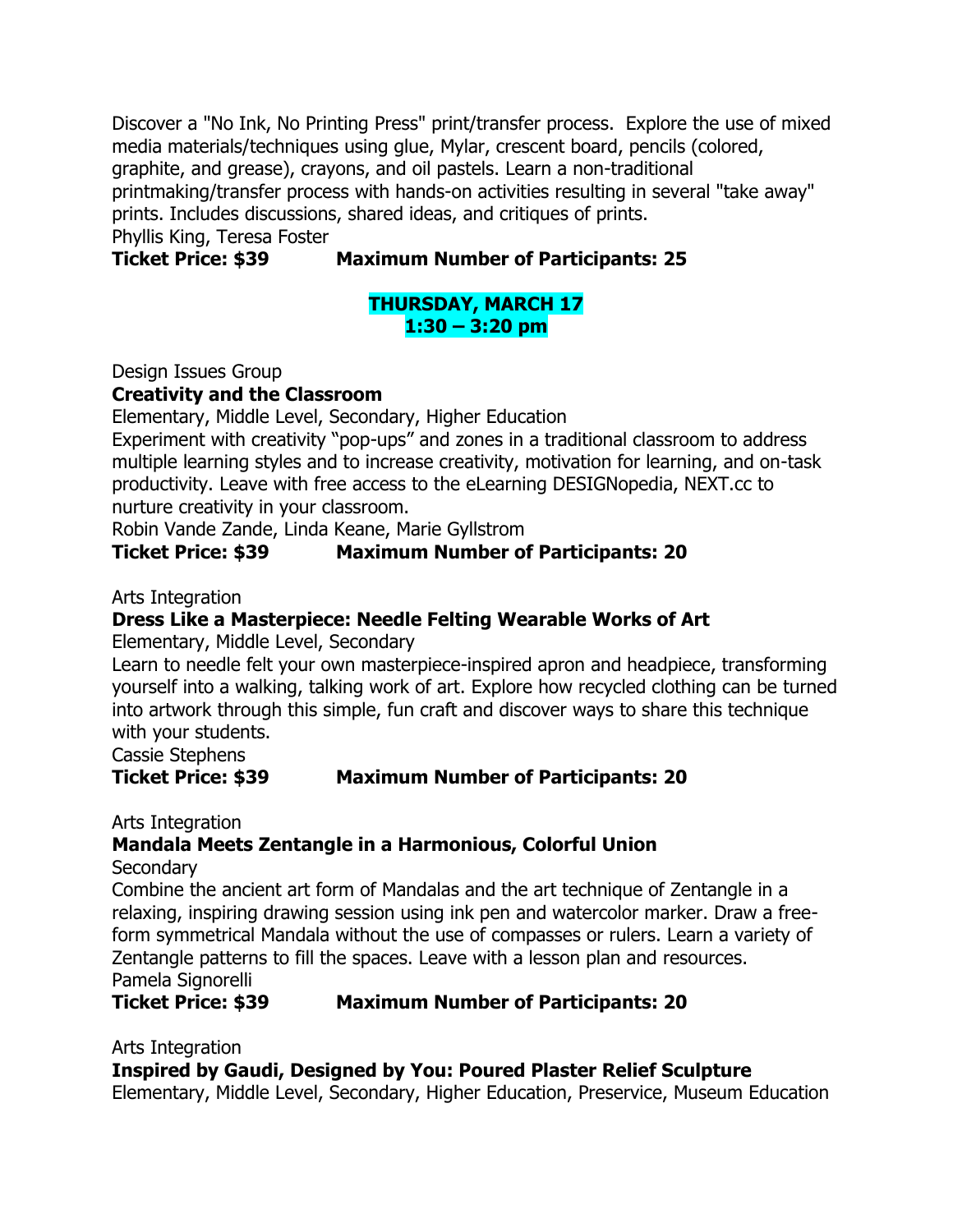Explore history, learn techniques, and create plaster relief pourings inspired by an interdisciplinary unit of study based on the architect Antonio Gaudi and findings gained through a Fund for Teacher's travel and research grant. Includes grant-writing tips and lesson plans.

Lauren Fowler, Gaile Randall

# **Ticket Price: \$39 Maximum Number of Participants: 25**

Instructional Practice

# **Focusing Without Sight**

Middle Level, Secondary, Higher Education

Gain insight from a blind artist in this workshop that encourages participants to experiment making art that involves all of our senses other than vision—and explore the possibility of art being more than just visual. The art/experience created may be performative, 2-D, 3-D, or interactive; all supplies will be provided, but participants are encouraged to bring their own.

Emilie Gossiaux, Jennifer Gifford

# **Ticket Price: \$39 Maximum Number of Participants: 25**

Curriculum Design

# **Viva, Vibrant, Mexican Folk Art and Dia de los Muertos!**

**Elementary** 

Explore Mexican Folk Art, Dia de los Muertos, Diego Rivera, and Frida Kahlo—and the importance of cultural awareness. Create relief portraits using mixed media and elements of Mexican Folk Art such as colorful patterns and the abstraction of natural forms. Includes examples of student work and lesson plans.

Laura Lohmann, Ginger Pacer

# **Ticket Price: \$39 Maximum Number of Participants: 25**

## **THURSDAY, MARCH 17 4:00 – 5:50 pm**

**Technology** 

# **Make Your Own 3-D Printed Jewelry and Swag**

Elementary, Middle Level, Secondary, Higher Education, Preservice, Museum Education Integrate 3-D printing and design into a fun-filled art lesson. Learn how to use TinkerCAD and 123D Design to design your own jewelry and swag. Leave with a fully 3- D printable design file and possibly a 3-D printed design. Bring your own laptop. Philip Robbins

**Ticket Price: \$39 Maximum Number of Participants: 20**

Curriculum Design

**Yes, and…: Enlivening the Classroom With Quick Contemporary Art Activities** Elementary, Middle Level, Secondary, Higher Education, Preservice, Museum Education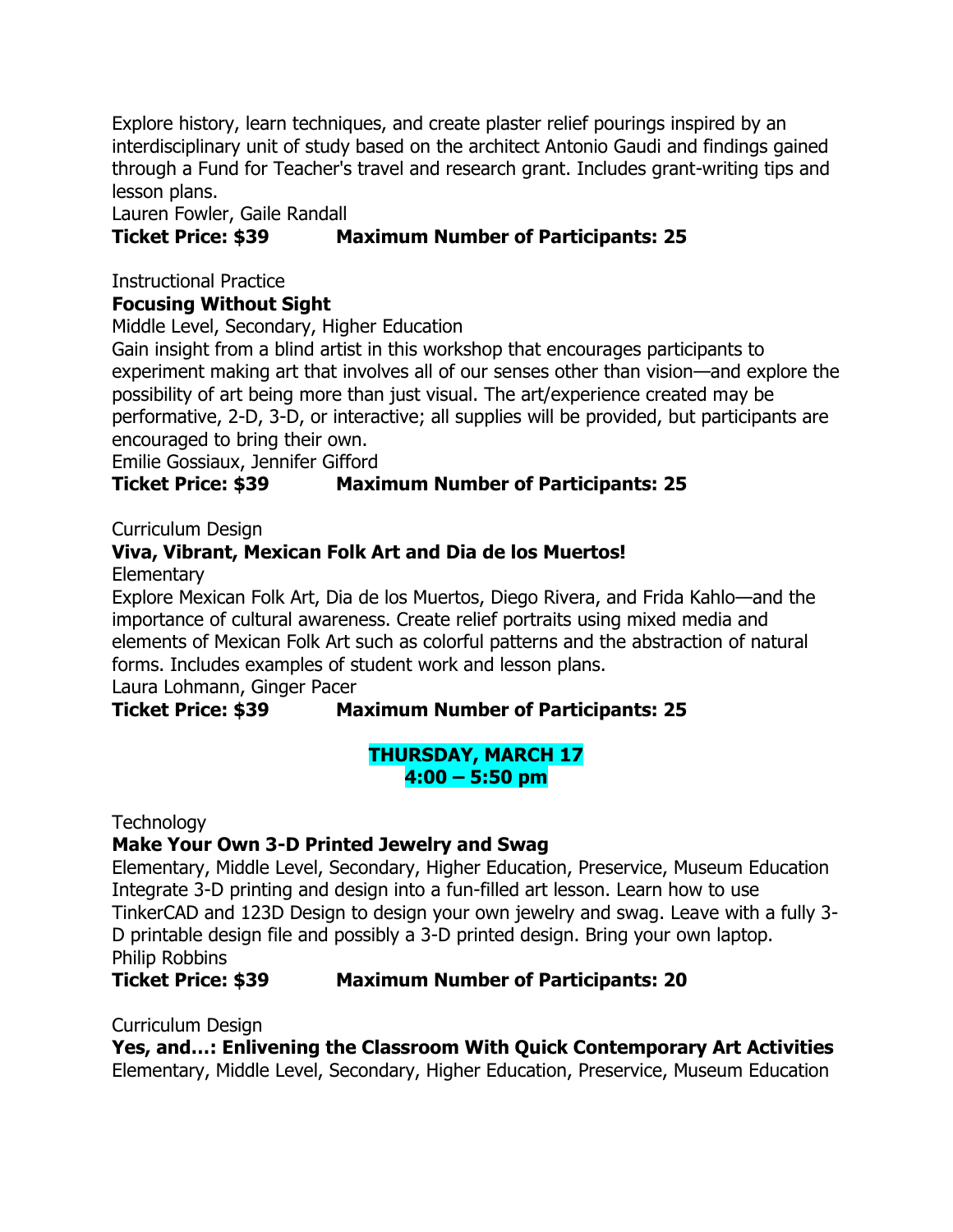Participate in quick, arts-based activities that engage with contemporary art and open creative pathways to learning. Write, move, act, and create mixed-media visual artwork. Collaborate, plan, and share your own activity. Enliven your artmaking/teaching toolbox to share with your students. Reawaken improvisation—say "yes, and," rather than "no, but."

# Wendy Osterweil

# **Ticket Price: \$39 Maximum Number of Participants: 20**

Leadership

# **Learn It. Make It. Teach It. The Cray-Pen Method**

Elementary, Middle Level, Secondary, Higher Education, Preservice, Supervision and Administration, Museum Education

Learn to use the Cray-Pen, an exciting new tool for painting with colored wax or crayons. Discuss how this inexpensive approach will save money in the classroom, experiment hands-on with transforming dull hues into vibrant colors and textures, and upload a picture of your completed piece to an online collection. Sondra Palmer

# **Ticket Price: \$39 Maximum Number of Participants: 20**

Instructional Practice

# **Journaling From Museum to Classroom**

Elementary, Middle Level, Secondary, Museum Education

Explore different methods of engaging students in artwork though the use of journals/sketchbooks. Discuss the cognitive benefits of journaling and explore activities using journals on museum visits. Learn different methods of image transfer and adding color and texture to your journal pages.

Sean Murphy

# **Ticket Price: \$39 Maximum Number of Participants: 20**

Instructional Practice

## **Making Thinking: Helping Students Illustrate and Describe Creative Thinking Secondary**

Explore ways to teach metacognition while teaching watercolor pencil techniques. A fully scaffolded, three-lesson unit with vocabulary models how to teach students to make art illustrating their thinking process. In this workshop, teachers will learn how to help students understand that, in the arts, learning to be thinkers is as important as learning how to use materials.

Kimberley D'Adamo Green

# **Ticket Price: \$39 Maximum Number of Participants: 25**

Curriculum Design

**Leading a Painting Class on a Shoestring Budget Through Recycling Secondary**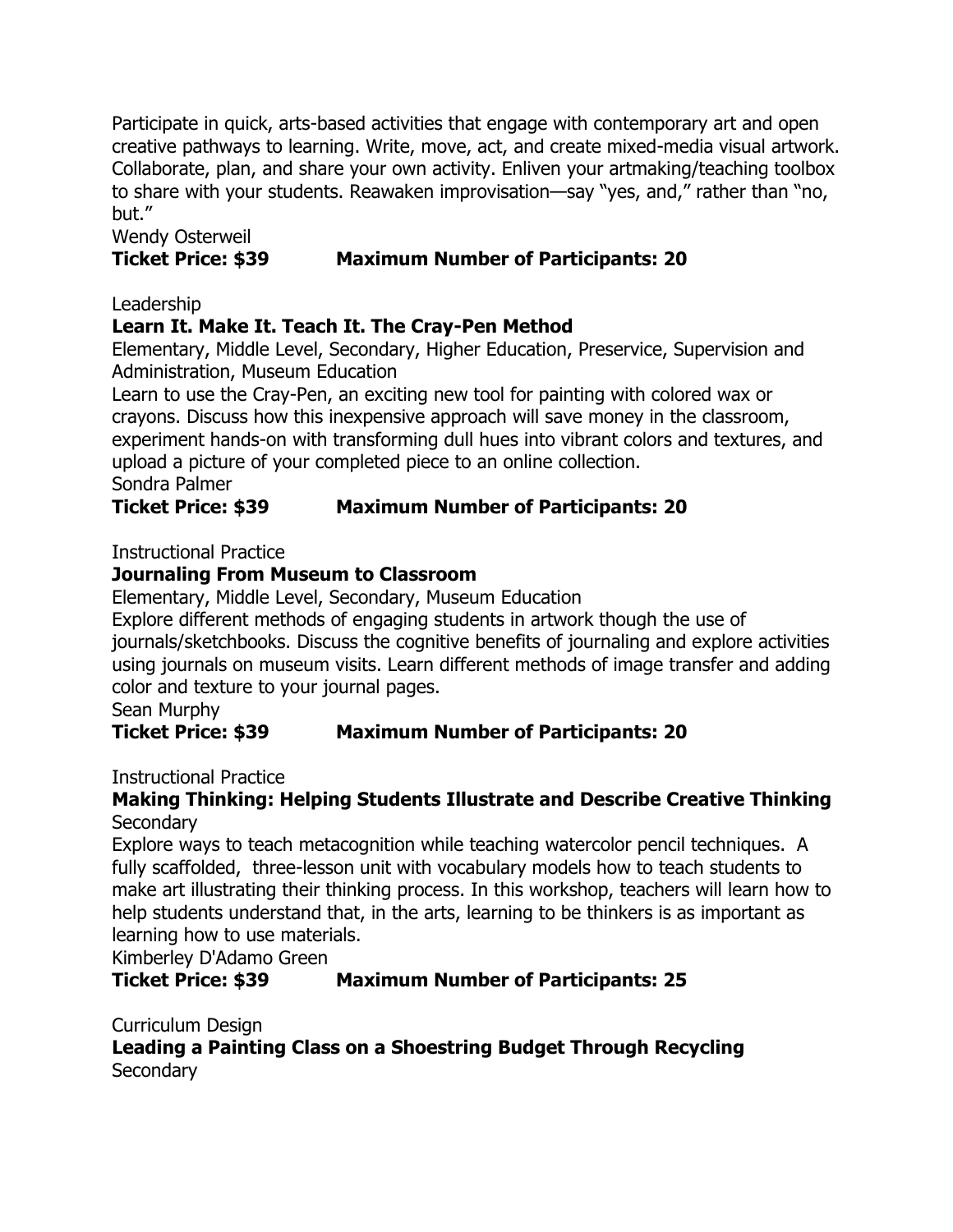As budget cuts lead to large class sizes, shift your focus to repurposing everyday school "trash" into paintings! After viewing examples and a demonstration, create two paintings: a "reverse" painting focused on implied texture and a second painting emphasizing actual texture.

Cathy Heller

# **Ticket Price: \$39 Maximum Number of Participants: 25**

# Arts Integration **Art is at the Core**

**Elementary** 

Jumpstart your thinking about integrating the arts into core subjects by participating in an arts-integrated lesson that features measurement and Kandinsky's Concentric Circles. Review student work examples and explore other arts integrated lessons as well.

Amanda Koonlaba

## **Ticket Price: \$39 Maximum Number of Participants: 25**

#### **FRIDAY, MARCH 18 8:00 – 9:50 am**

Media Arts

# **Mixed-Media Collage and a Vertical Team**

Middle Level, Secondary

Tired of the same old cut-paper collage? Discover how to engage students with a versatile resist technique integrating core subjects, create your own mixed-media collage, and learn about vertical teaming. This stand-alone or team project demonstrates the potential for student growth and success through a cross-curricular non-traditional collage technique.

Deb Mitchell, Janet Davis

# **Ticket Price: \$39 Maximum Number of Participants: 20**

Instructional Practice

# **Collaborative Object-Based Teaching With Latin American Folk Art**

Elementary, Secondary, Museum Education

Use Latin American folk art objects to flip the learning in your classroom. Explore images of Latin American folk art objects through context and elements of art. Using repujada techniques, make milagros and discover their history and symbolism. Take away techniques encouraging critical thinking and collaboration.

Noel Bella Merriam

## **Ticket Price: \$39 Maximum Number of Participants: 20**

National Standards or State Standards

**Designing Collaborative Projects That Support the National Standards for the Visual Arts**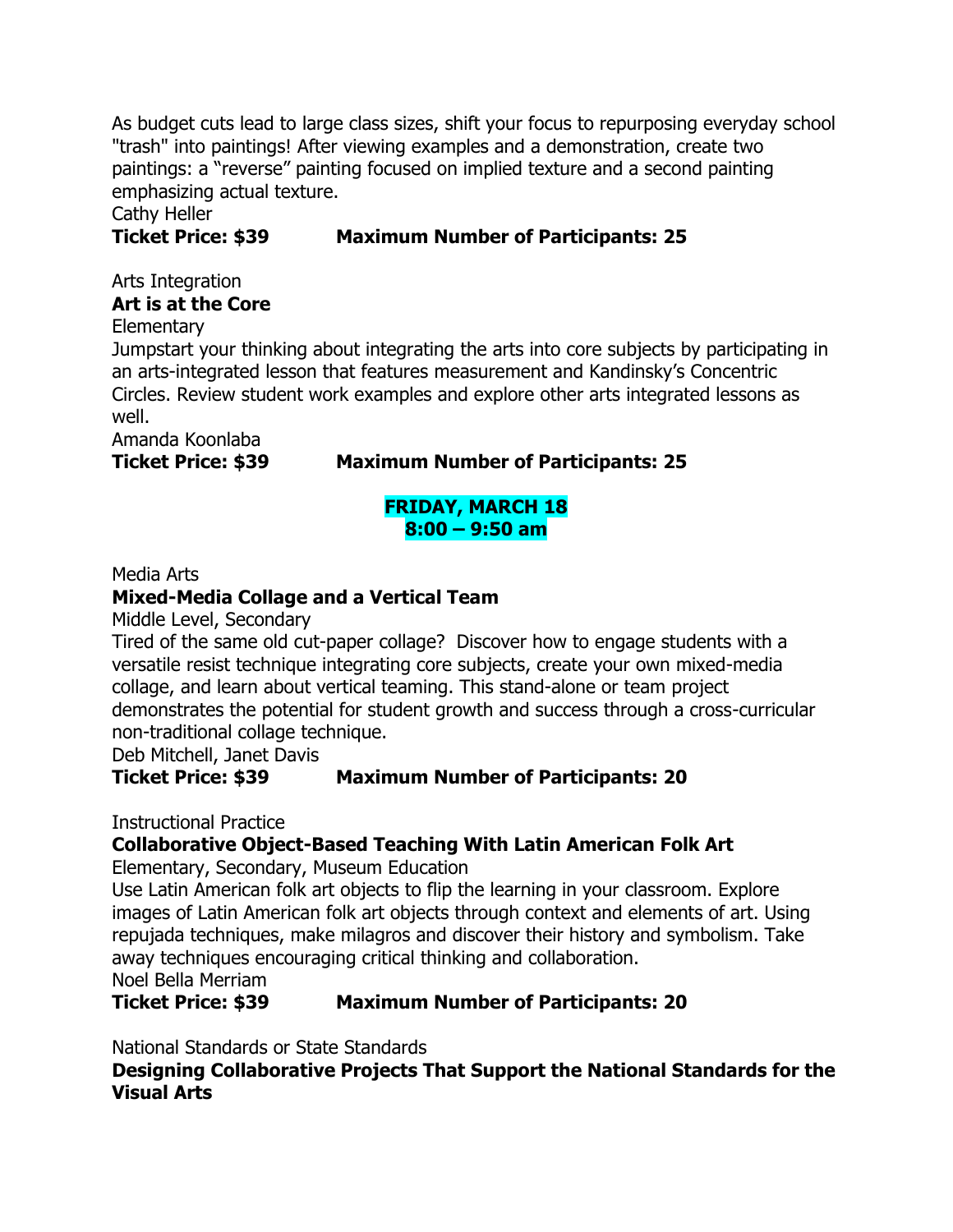**Elementary** 

Explore collaborative artmaking experiences—such as mural making through collage, paint, and construction—and how these experiences can reflect the National Visual Arts Standards. Negotiate a theme, plan a mural, and individually contribute to this joint work of art.

Naomi Lifschitz-Grant

# **Ticket Price: \$39 Maximum Number of Participants: 20**

Arts Integration

# **Creating Three-Dimensional Paper Stages to Use With Several Subjects**

Elementary, Middle Level, Museum Education

Learn how to construct different three-dimensional stages using construction paper and glue. This is an inexpensive art project that will demonstrate the principles of design.These stages will form the basis for abstract or visual art, science activities, or book reports.

MJ Hoffman

**Ticket Price: \$39 Maximum Number of Participants: 20**

Instructional Practice

# **FUSE Studio: Hands-On STEAM Challenges**

Middle Level, Secondary

Explore a range of interest-driven FUSE challenges, from designing homes in SketchUp to designing glasses and working in 3-D printing. Through discussion and hands-on practice, experience our flexible, teacher-friendly approach to incorporating STEAMfocused making into your school. Bring your own laptop to this workshop. Anne Stevens

**Ticket Price: \$39 Maximum Number of Participants: 25**

Curriculum Design

# **Community Art Cars**

## **Elementary**

Using a car as canvas results in unique and often eye-catching mobile works of art. Discover the vernacular world of art cars, which promotes meaningful intersections between art and everyday life. Explore this unique art form by envisioning and creating your own miniature, papier–mâché art car—designed for a specific role in a given community.

Liz Rex, Nan Waterstreet

# **Ticket Price: \$39 Maximum Number of Participants: 25**

Arts Integration

# **Making Comics: Pedagogical Possibilities for Visual Literacy**

Elementary, Middle Level, Secondary, Higher Education

Explore the pedagogical possibilities of comics in this hands-on workshop—no drawing experience required! Through several interrelated exercises that are engaging, fun, and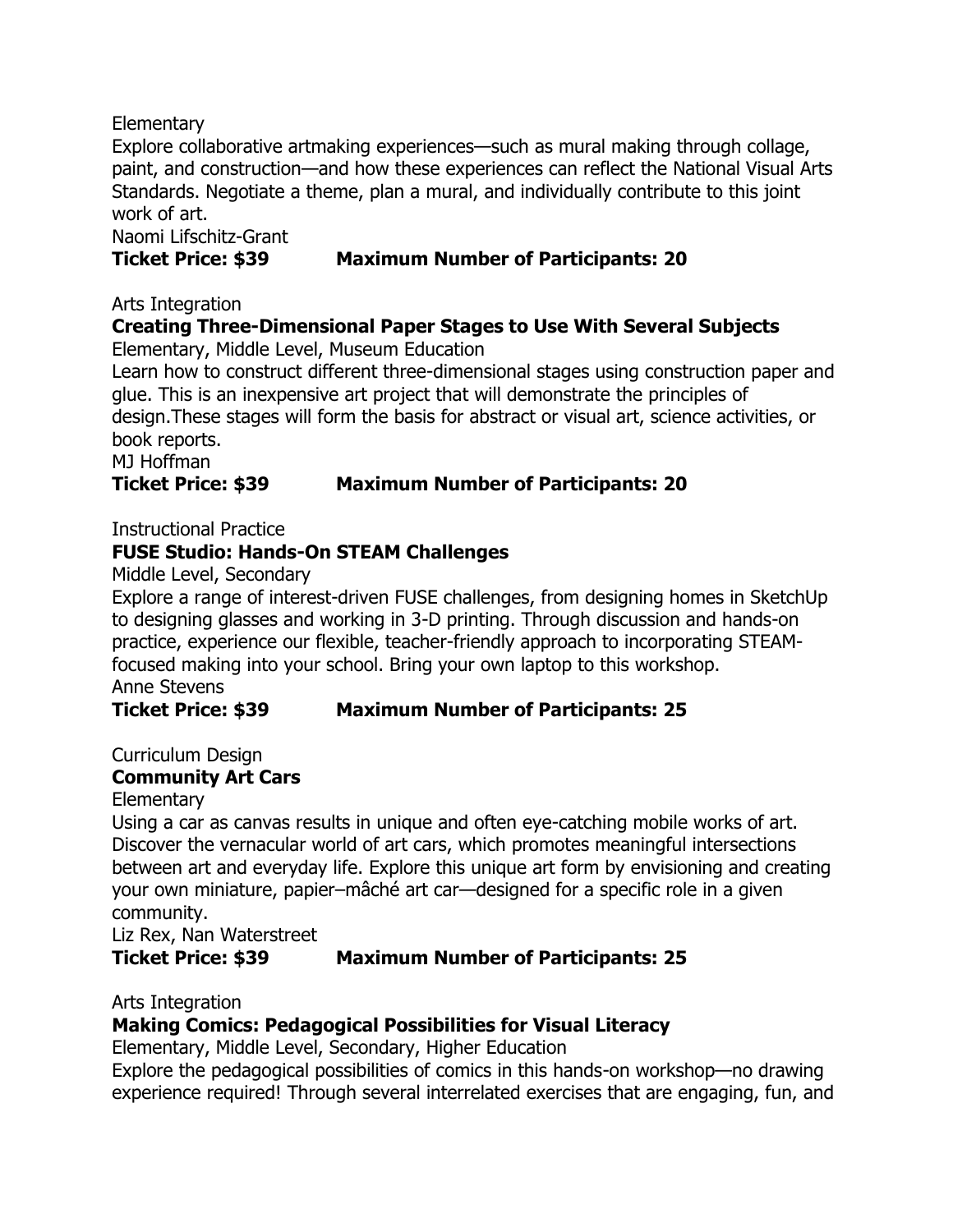provide a meaningful outlet for individual expression, examine how comics makers organize and construct meaning. Leave equipped with practical exercises, resources, and readings to confidently explore the comics medium with your students.

Nick Sousanis

#### **Ticket Price: \$39 Maximum Number of Participants: 25**

# **FRIDAY, MARCH 18 12:00 – 1:50pm**

Instructional Practice

## **Electric Paper: Art Educators Leading Across the Curriculum**

Elementary, Middle Level, Secondary

Explore simple electronic components in order to build foundations for inquiry learning across the curriculum. Construct simple electronic craft circuits that integrate learning across the curriculum. Through artistic explorations with these materials, art teachers can bring separate content areas together and position themselves as curriculum leaders.

Sean Justice, Marta Cabral

## **Ticket Price: \$39 Maximum Number of Participants: 20**

Curriculum Design

#### **Collage as Metaphor: Constructing Meaning With Found Objects**

Elementary, Middle Level, Secondary, Higher Education, Preservice, Museum Education Learn techniques in mixed-media and narrative writing as you discover the significance of everyday objects as it relates to aspects of our own lives and identity. Discover how to engage students in a meaningful dialogue about community, aspects of their lives, and identity through the construction of a mixed-media collage from found objects. Arthurina Fears

#### **Ticket Price: \$39 Maximum Number of Participants: 20**

Instructional Practice

## **3-D Portraiture Heads Like No Other**

Elementary, Middle Level, Secondary

Focus on the physiognomy of the human face, explore images of three-dimensional portraits, and model a sculpural portrait in clay. Learn about proportions, materials, and techniques, and gain the skills necessary to introduce this project to students. Denise Buckley, Diane Francis, Nikki Orphanos

## **Ticket Price: \$39 Maximum Number of Participants: 20**

Arts Integration

## **Educators of Awesomeness: A Collaborative Learning-Through-Art Experience**

Elementary, Middle Level, Secondary, Museum Education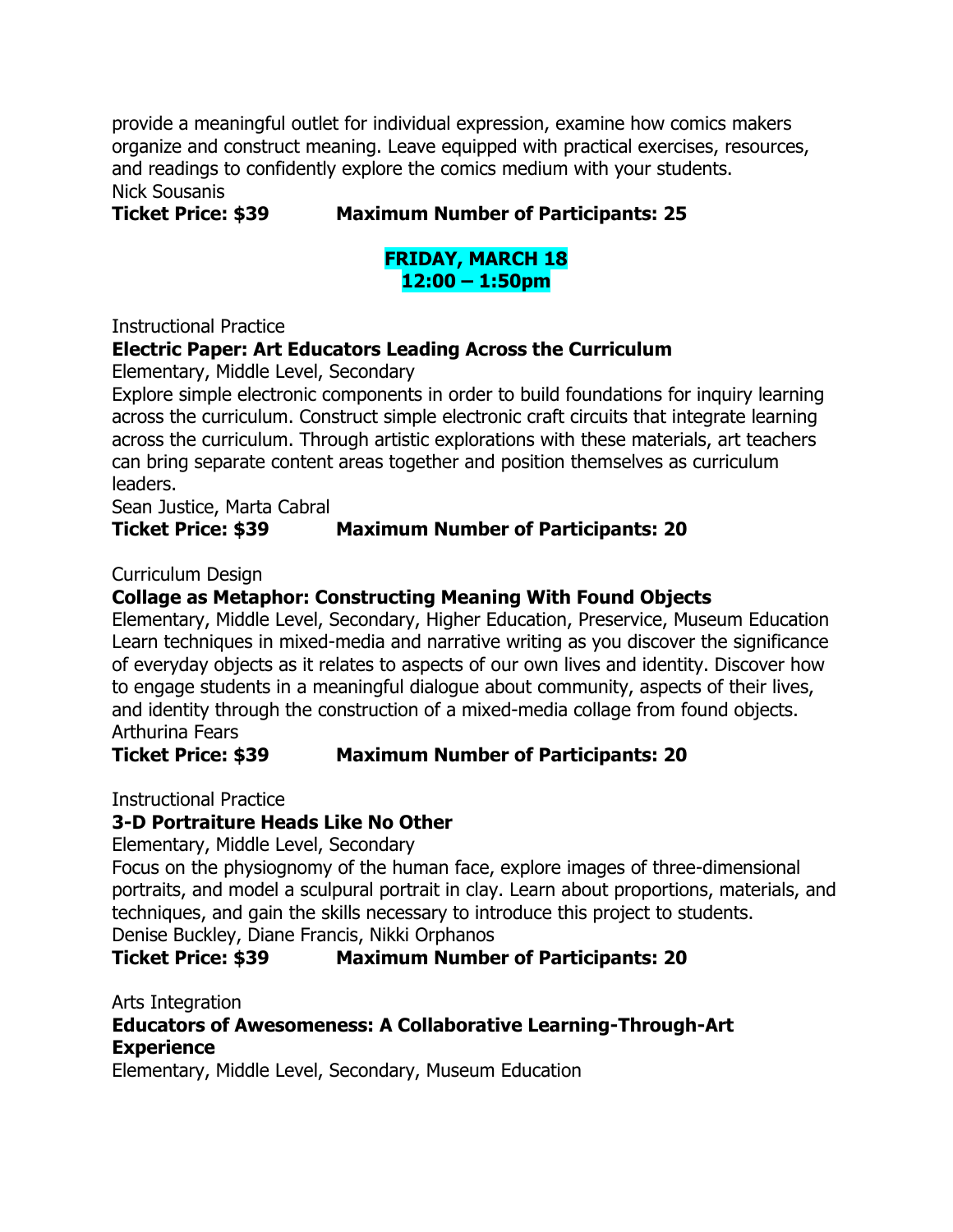Collaborate on a meaningful piece of visual art as a way to explore our experience as educators joining together to improve our craft. The project will be cross-disciplinary, accessible for all ages, and really fun. No skill needed, but each individual's creativity becomes an essential component of the finished art. There will be scribbling. Todd Berman

# **Ticket Price: \$39 Maximum Number of Participants: 20**

Media Arts

## **Discover and Create: Using Stop-Motion Animation Techniques to Visualize Poetic Meanings**

Middle Level

Explore animation techniques readily available on your portable device to visually discover personal meaning in poetry (your own and others'). Inspired by poetry, construct imagery and apply techniques to create a short-short (10 second to 3 minute) non-linear visual and audio sequence.

Robin Miller

## **Ticket Price: \$39 Maximum Number of Participants: 25**

Arts Integration

# **PRESS ON and LEAD Through Printmaking!**

Elementary, Middle Level, Secondary

Learn how to lead your school through arts integration throughout the curriculum and with various types of printmaking tools and techniques. Come PRESS ON with us! Discover vibrant lesson plans, rubrics, and assessments as you move through stations for each process, creating samples to take with you.

Kim Soule, Missi Carini, Jennifer Sims

# **Ticket Price: \$39 Maximum Number of Participants: 25**

**Technology** 

# **Rocking the Room With Robots**

Elementary, Middle Level

Learn how to incorporate STEAM technology, in the form of robots, into classroom curriculum. Explore the benefits of merging robotics with art, interact with a variety of robotic art examples, and construct two robots that draw using marker appendages: one insect-inspired bristle bot and one recycled can vibration robot. Includes lesson plans, rubrics, and handouts.

Debra West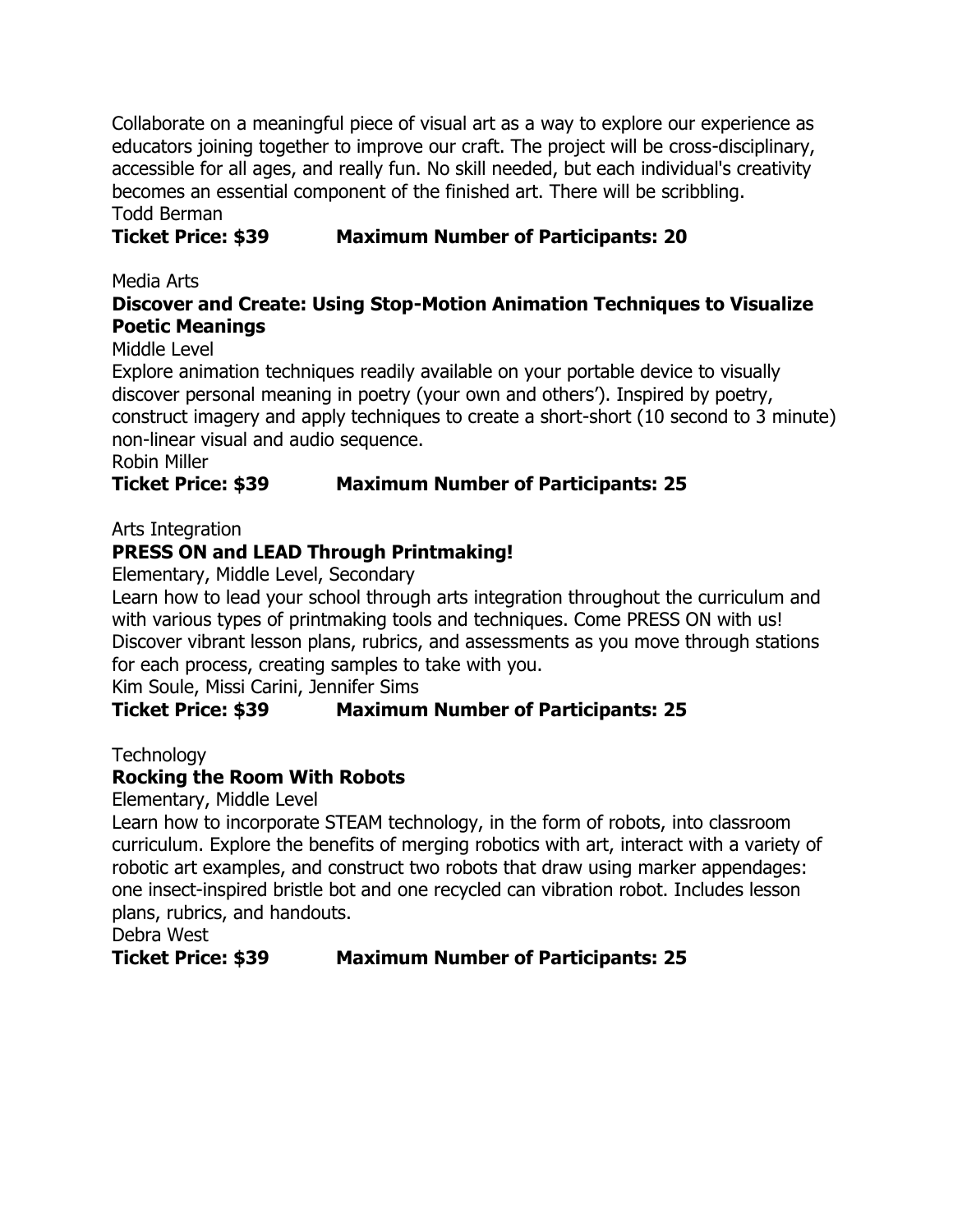## **FRIDAY, MARCH 18 4:30 – 6:20 pm**

#### Arts Integration

# **The Creative Expression Photo Essay: Experimenting With Mixed-Media Designs**

Elementary, Middle Level, Secondary, Higher Education, Preservice

Explore your creative process! Be inspired to encourage creative expression in students by experimenting with unique media in non-traditional ways and developing a cohesive, unique mixed-media photo essay. View inspiring photo essay visual journal samples. Learn the padlet application to display and organize projects in your classroom. Ashley Hartman

**Ticket Price: \$39 Maximum Number of Participants: 25**

Student Growth and Assessment

# **Assess Student Learning Through the Power of the Arts**

Elementary, Preservice, Supervision and Administration

Can you "see" student learning in your classroom? Make that a reality by using visual arts to assess student learning in all content areas, connecting text- and art-based strategies. Explore illustration in storybooks or informative texts, discover art-based strategies to support students demonstrating their understanding of the meaning and structure of text, and create your own diverse forms of assessments.

Paul Redmond, Beth Thompson, Ann Lewis, Al Thompson

# **Ticket Price: \$39 Maximum Number of Participants: 25**

Arts Integration

# **Art Speaks: Creative Puppetry and the Museum Collection**

Elementary, Museum Education

Art Speaks for Itself! Learn exciting techniques to transform ordinary materials into expressive puppets representing specific works of art. With "insider" knowledge of the artwork, these representative puppets will share what they know about their artist/creator, the culture of the time, and their place in art history. Linda Whelihan

**Ticket Price: \$39 Maximum Number of Participants: 25**

Arts Integration

# **A Recipe for STEAMing Veggies in the Art Room**

Elementary, Middle Level

Excited about STEAM? Curious about integrating other subjects into your art curriculum? Overwhelmed thinking about starting? Join me for a workshop where together we create a recipe for success! Learn more about STEAM, explore examples of successful STEAM lessons, and work in small groups to create your own STEAM lessons based on sample standards given.

Beth Elliston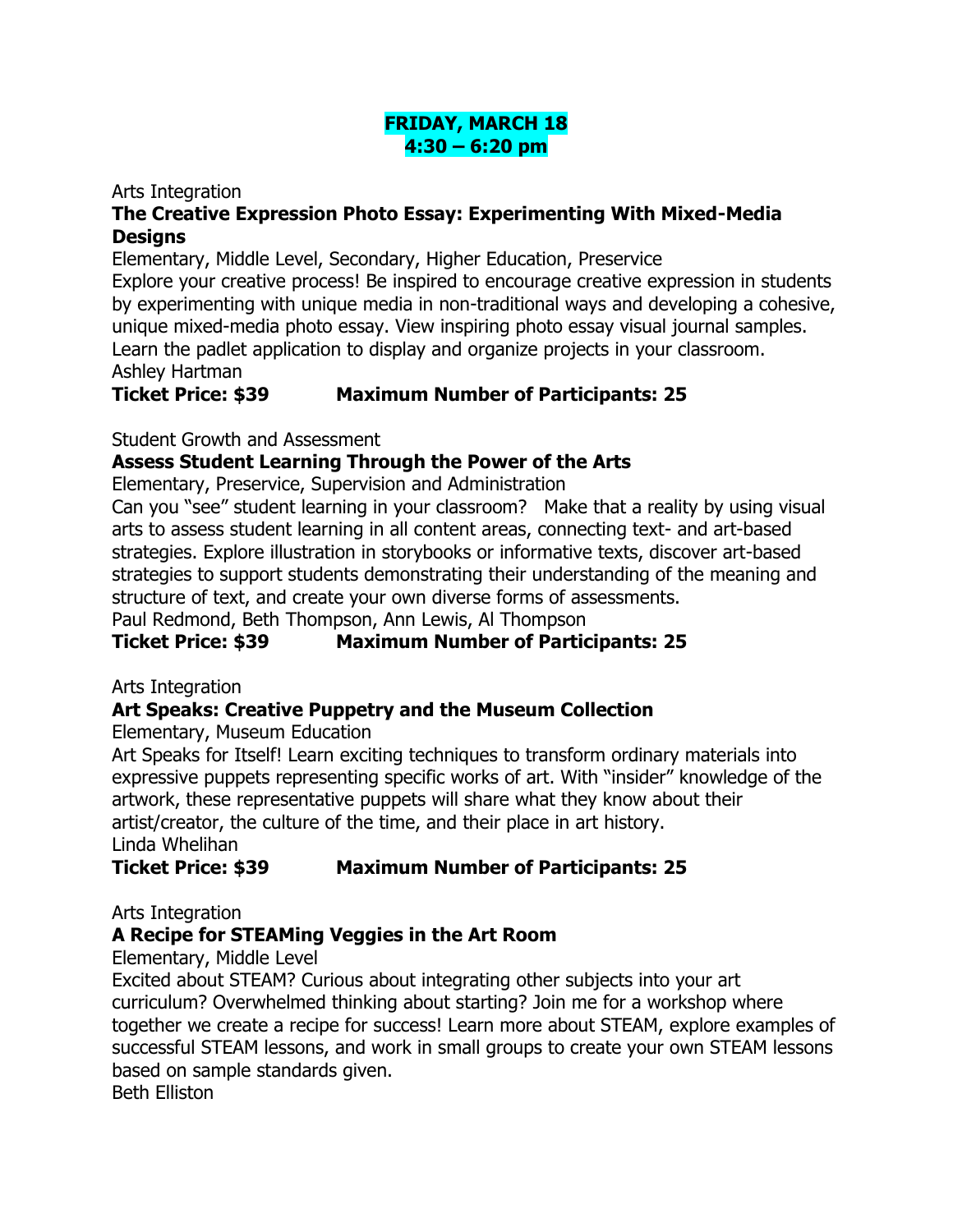#### **Ticket Price: \$39 Maximum Number of Participants: 25**

Instructional Practice

# **Beyond the Pinch Pot: Creative K-12 Lessons Using Self-Hardening Clay**

Elementary, Middle Level, Secondary, Preservice

Explore clay lessons that go beyond the ordinary and are adaptable for all K-12 students. After viewing examples and learning about reductive (carving away) and additive processes, "make and take" your own Anthropomorphic Vessels, Pulled Figures, Symbolic Tiles, Self-Portrait Busts, and more! Includes lesson plans with illustrations and rubrics for assessment.

Julia Healy

## **Ticket Price: \$39 Maximum Number of Participants: 25**

**Technology** 

#### **Mixing Paint and iPads: Technology in Hands-On, Tactile Making Experiences** Elementary ,Middle Level, Secondary

Explore the potential of mobile devices for the creative classroom. Keep the cardboard, scissors, and paint—learn how to super-charge tactile artmaking experiences with technology integration and considered lesson design! Participate in an interactive lecture and then explore nested, hands-on activities on your own devices. Take away an extensive selection of resources.

Cathy Hunt

**Ticket Price: \$39 Maximum Number of Participants: 25**

Arts Integration

## **The heARTfelt Dye-It: Exploring the Art of Felting**

Elementary, Middle Level

Combine science, history, cultural studies, and art with open-ended felting projects that engage all levels of learners with materials that have been around for centuries. Create samples of a variety of projects to use in your classroom.

Julie Miller, Tricia Evers

**Ticket Price: \$39 Maximum Number of Participants: 25**

#### **FRIDAY, MARCH 18 7:00 – 8:50 pm**

Curriculum Design

## **Increasing Curricular Diversity With a Fiber Arts Component**

Elementary, Middle Level, Secondary

Explore the techniques and history of needle and wet felting and follow the fiber's journey, from sheep to art. Experience the theraputic nature and creativity this ecofriendly art offers. Take away two completed projects and lots of ideas from this practical and fun hands-on workshop! Natasha Lewis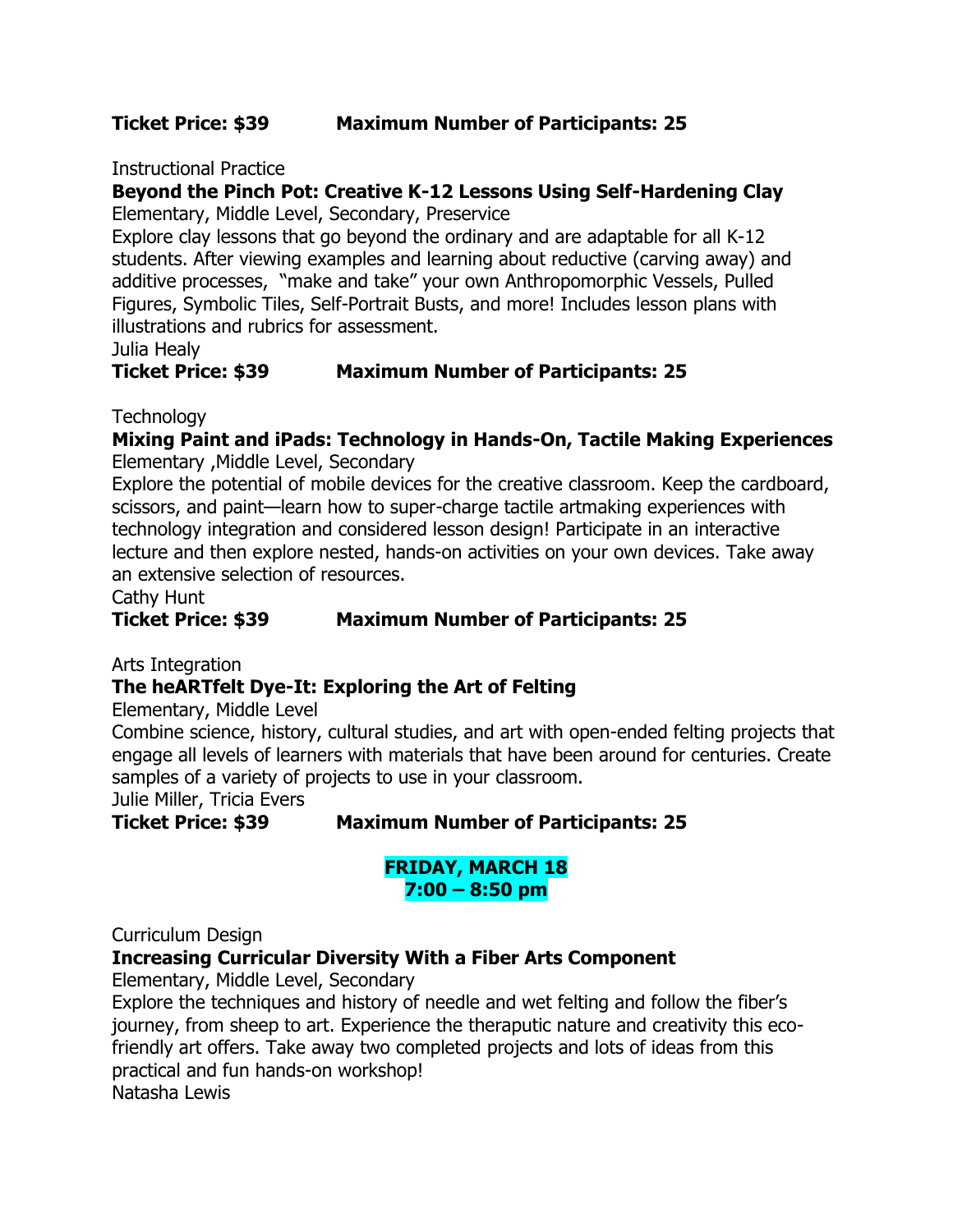Arts Integration

# **Weaving Math to Create ART: Inkle Weaving**

Elementary, Middle Level, Secondary

Weave together math and art in this hands-on workshop. Explore the history of inkle weaving and the math concepts it employs: estimation, measuring, weighing, and geometry. Design, warp, and weave lanyards or bookmarks on Inkle looms. Take away your creation and a modifiable k-12 fibers unit that uses math and weaving in classroom or community.

Virginia Schick, Jane Patrick

# **Ticket Price: \$39 Maximum Number of Participants: 25**

Global Connections

# **Peacemaking Leadership, Peace Poles, Painting, and Global Gardens**

Middle Level, Secondary

Create a multi-media tabletop Peace Pole to take back to your classroom. Reflect, question, dialogue, and collaborate about Peace Education, Leadership, and Community. Learn how to incorporate Peacemaking into your current curricula, helping your students to become more globally aware and competent. Start your own Peace Education Year!

Terry Williams Stump

# **Ticket Price: \$39 Maximum Number of Participants: 25**

Caucus on the Spiritual in Art Education Issues Group

# **What About Self-Care? Stress-Reduction Strategies for Art Educators**

Elementary, Middle Level, Secondary, Higher Education, Preservice, Supervision and Administration, Museum Education

As art facilitators, we often experience burnout from caring for our students or clients. Discuss art therapy as self-care and discover usable self-care techniques through artmaking for reflecting, recharging, and regrouping. Complete four short mixed-media lessons (three independent, one collaborative) followed by short group reflections. Jennifer Hamrock, Ashley Hartman, Annie McFarland

# **Ticket Price: \$39 Maximum Number of Participants: 25**

Media Arts

## **Media Arts: Igniting Artistic Literacy Through the Lens and Beyond**

Elementary, Middle Level, Secondary, Higher Education, Preservice, Supervision and Administration

Ignite transformative media arts experiences that utilize digital storytelling within this hands-on learning opportunity! Advance your understanding of the production processes involved in creating with photography and video-based tools. Explore and create a variety of narrative and non-narrative photographic and video units such as personal documentaries, opinion pieces, and experimental video.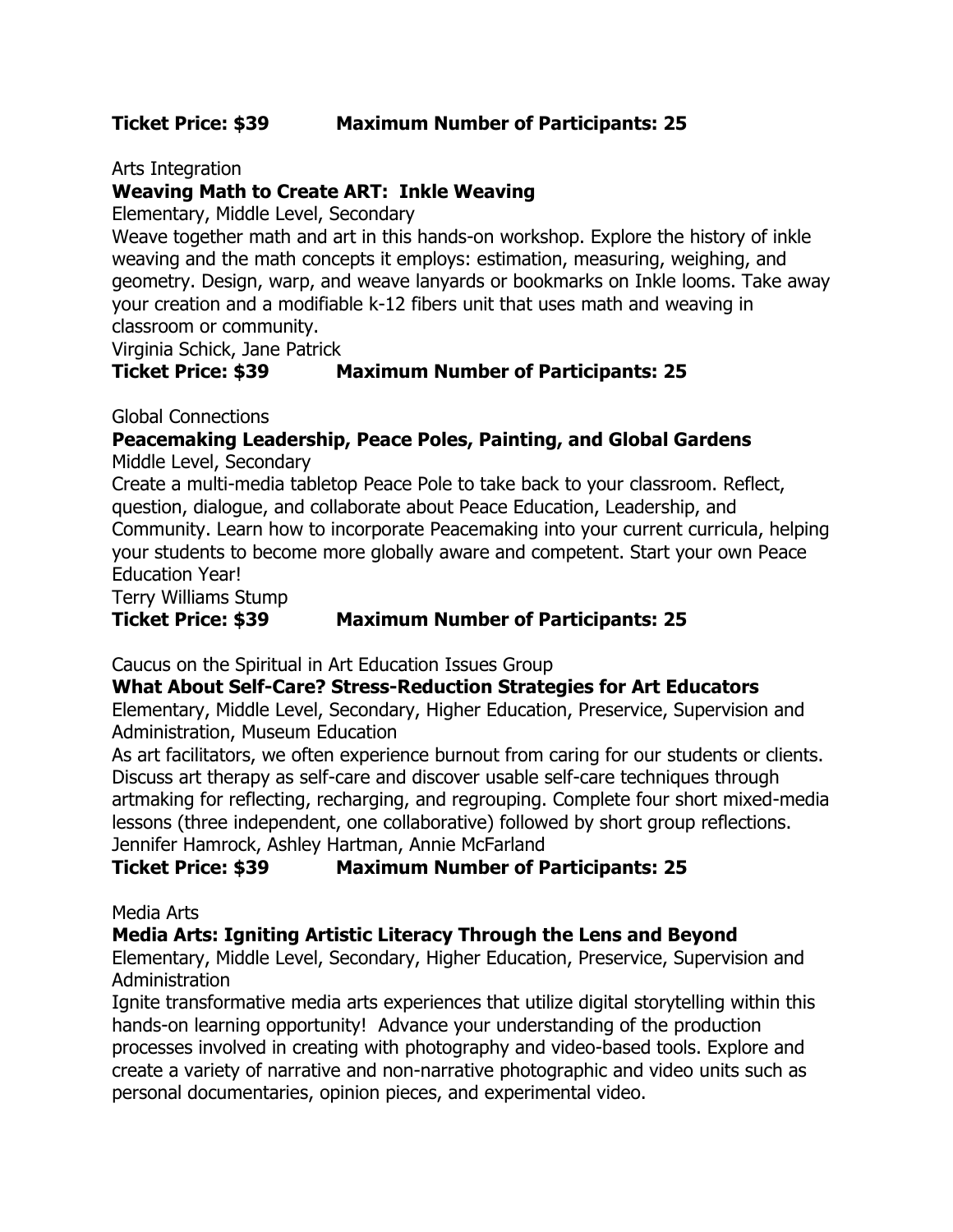Jeremy Holien, Dain Olsen, Nelle Stokes, Anne Kornfeld, Martin Rayala

#### Curriculum Design

# **Building Community, Building Leaders: The Power of Sharing Our Stories**

Elementary, Museum Education

Storytelling can spark imagination and build community. Create a collage that reflects a personal narrative to discover the power of stories to strengthen empathy, listening, literacy, and leadership skills. Explore how collaborations between museums and schools can support and deepen student learning.

Meghan Lally, Bethel Dobberstein

## **Ticket Price: \$39 Maximum Number of Participants: 25**

Arts Integration

#### **The Beautiful Enemy: Creating Color, Shape, and Form of Cell Design** Middle Level

How do healthy human cells become the "beautiful enemy"? Compare images of these mutated cells to healthy ones; examine their colors, forms, and shapes. Create a personal portrait-like watercolor of a mutated cell; select one that has affected your life personally to dedicate your artwork to someone specific.

Ellen Mitchell

**Ticket Price: \$39 Maximum Number of Participants: 25**

# **SATURDAY, MARCH 19 8:00 – 9:50 am**

Global Connections

#### **Our West Meets the East: A Global Connection With Chinese Painting Elementary**

Enter a spiritual journey, creating four symbolic plants—the Four Gentlemen of Chinese Painting—following Chinese cultural traditions from thousands of years ago. Correlate the plants to characteristics of mankind and the seasons of the year. Practice using Asian brushes, ink, technique, and Eastern papers. Globalize student learning by connecting their Western methods of teaching to the introduction of these Eastern methods.

Regina-Champagne Babin

## **Ticket Price: \$39 Maximum Number of Participants: 20**

Instructional Practice

## **Symbolic Paintings Inspired by Pueblo Pottery**

Elementary, Middle Level, Secondary

Explore the rich traditions in Pueblo pottery and Puebloan artists while creating a vocabulary of personal symbols and repeating designs. Create personal symbols and repeat them in a pattern, resulting in a radially symmetrical mixed-media painting. Kathryn Morice, Patricia Belleville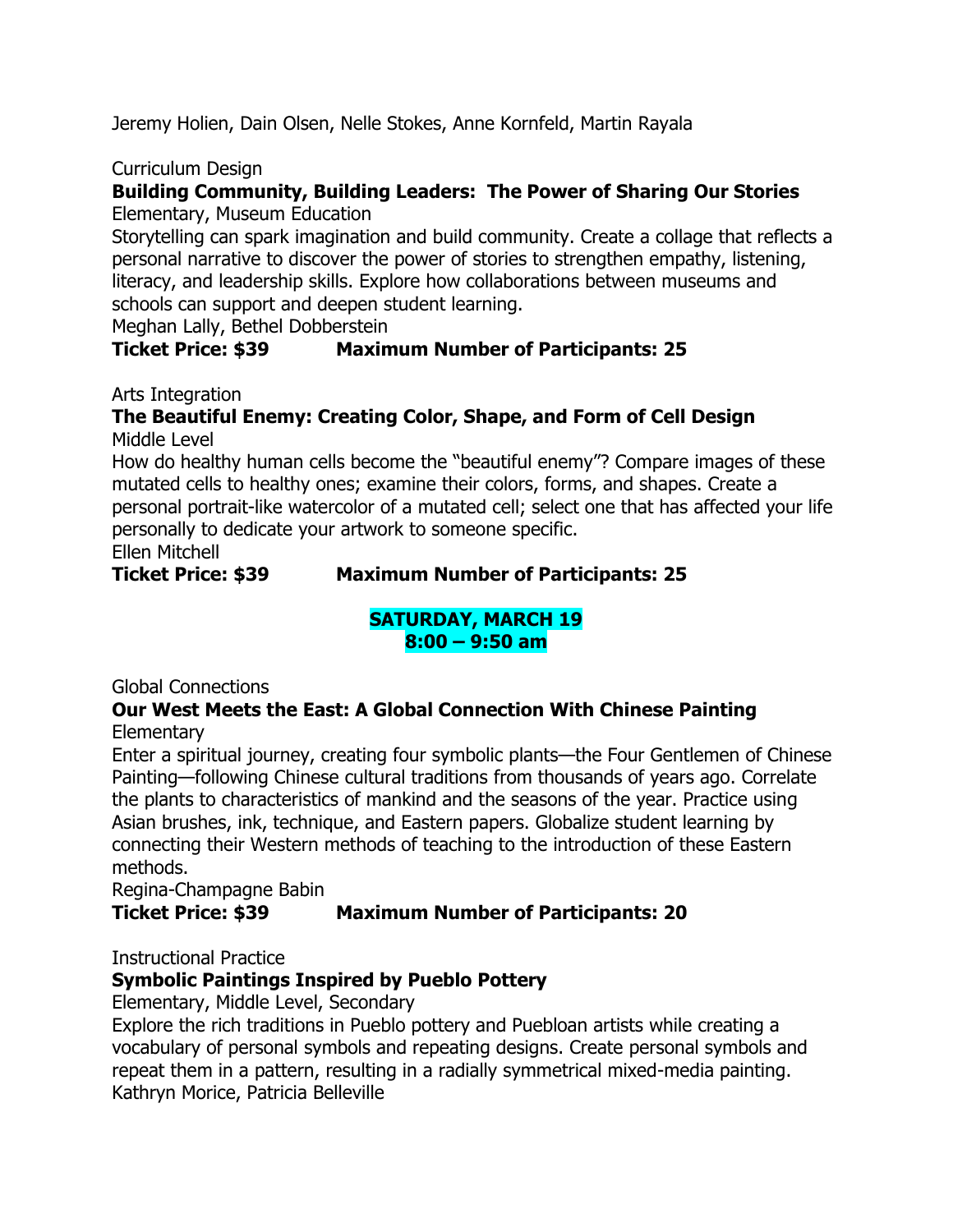#### **Ticket Price: \$39 Maximum Number of Participants: 20**

Curriculum Design

# **Teaching and Learning Chinese Calligraphy With Creative Design**

Elementary, Middle Level, Secondary, Higher Education, Preservice, Museum Education Discover how to integrate brushwork and Chinese Calligraphy to teach students about visual art through imagination—contextualizing, coding, and decoding symbols. Explore basic calligraphy skills and different instructional strategies, then learn how to create a calligraphy-style work.

# Kevin Hsieh

#### **Ticket Price: \$39 Maximum Number of Participants: 20**

Instructional Practice

# **The Seven Deadly Sins: Mixed-Media Abstract Collaboration Art Workshop**

Middle Level, Secondary, Higher Education

Learn how to lead your students through an engaging and extremely fun hands-on abstract, mixed-media collaboration art workshop based on one of the seven deadly sins as a tantalizing prompt. Experiment with various media and expressing a drawing's formal qualities only, without using any recognizable imagery!

Michael Bell, David Modler

## **Ticket Price: \$39 Maximum Number of Participants: 25**

Instructional Practice

## **Sur/Real-Marriage of Surrealism and Realism**

**Secondary** 

Explore Realism and Surrealism using a sketchbook/journal to experiment with drawing media and techniques. Review and discuss artworks, the ideas of surrealism and realism, and a 9-lesson unit for high school students.

Debra Cleary

## **Ticket Price: \$39 Maximum Number of Participants: 25**

**Technology** 

## **New Art Forming**

Elementary, Middle Level, Secondary

Artists often seek inspiration from the manufacturing world and take these ideas to new and interesting places. Learn about and build your own easy-to-use vacuum former and practice mold-making using supplied materials. Explore the possibilities of how to incorporate this tool into your curriculum.

Jessica Garrick, Ben Chickadel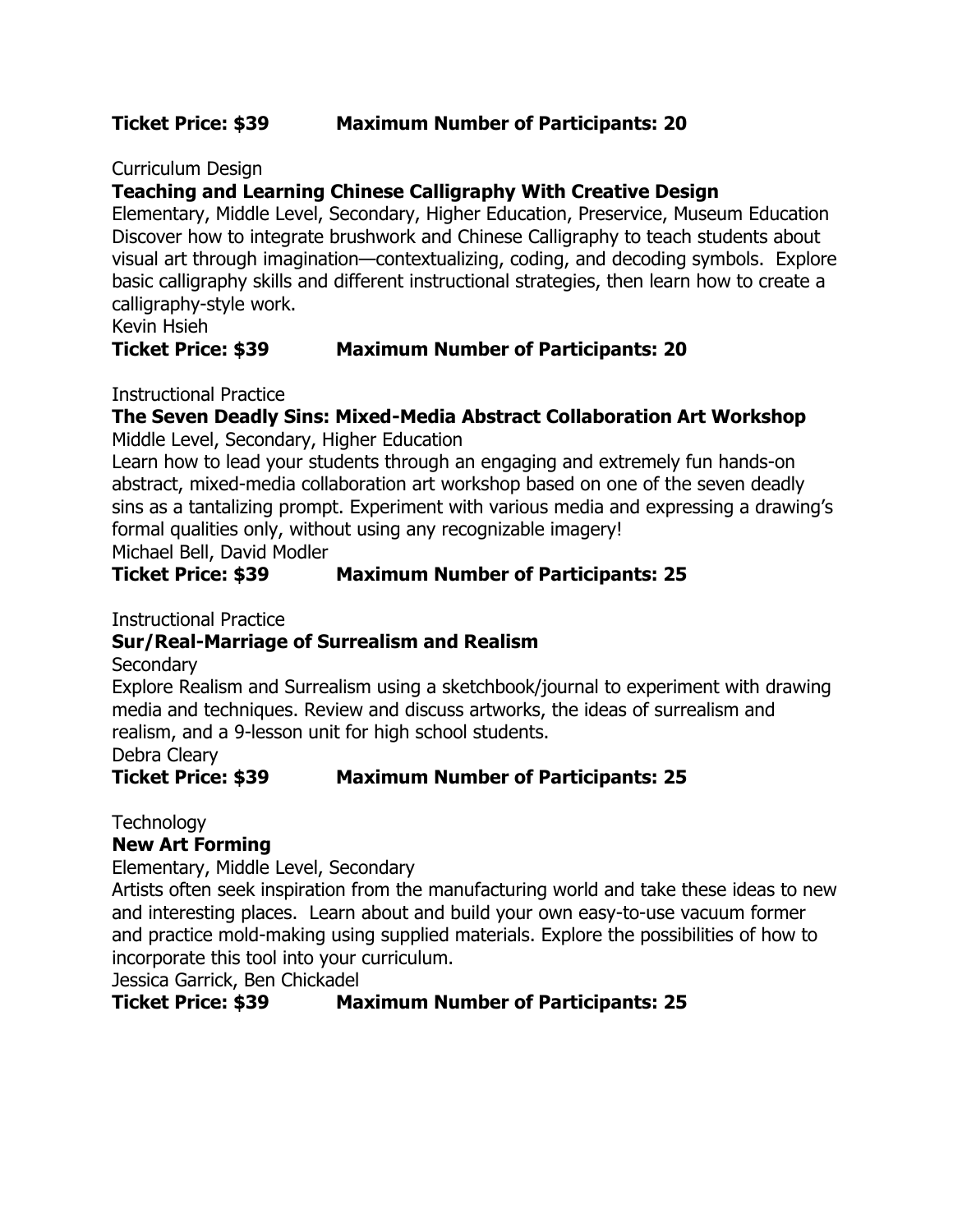#### **SATURDAY, MARCH 19 12:00 – 1:50 pm**

Curriculum Design

# **Placeable: Mapping, Mobility, and New Media Art Educational Practices**

Elementary, Middle Level, Secondary, Higher Education

Mapping makes "movement" a pedagogical and artistic consideration in understanding place as networked knowledge, lived-experiences, and design. Workshop participants will experiment with place-able art strategies and curricular ideas of gamification, GPS drawing, and feminist intervention tactics. This Placeable Digital Studio Hands-On Workshop includes a feedback session.

Aaron Knochel, Karen Keifer-Boyd, Ryan Patton, Robert Sweeny

# **Ticket Price: \$39 Maximum Number of Participants: 20**

**Technology** 

## **Art, Technology, and Collaboration: Student-Created Digital Books in Elementary School**

Elementary, Supervision and Administration

Students take charge! You can't get any closer to student-centered learning than this. Learn how to incorporate technology and arts to create a visual template designed to teach students how to create digital books with an ABC theme. Discover strategies to incorporate vertical learning and collaboration in which the students will become the teachers, creating student-centered learners.

Beth Thompson, Paul Redmond

# **Ticket Price: \$39 Maximum Number of Participants: 20**

**Technology** 

## **Retro Videogame Lab**

Elementary, Middle Level, Secondary, Higher Education

Create an original videogame in the retro 8-bit style of the original Super Mario Brothers and Flappy Bird using Scratch visual programming language. Explore resources and approaches for adapting this lesson for multiple age groups. Attendees must bring a laptop (no tablets).

Steven Ciampaglia

## **Ticket Price: \$39 Maximum Number of Participants: 25**

## Instructional Practice

# **Tearing Mountains / Watercolor Collage**

Elementary, Middle Level, Secondary

Explore the magic of watercolor combined with a torn paper collage. This is a very successful approach to teaching watercolor to students from fourth grade through high school. Take home a finished masterpiece, a full lesson plan with examples, and a new appreciation for watercolor.

Woody Duncan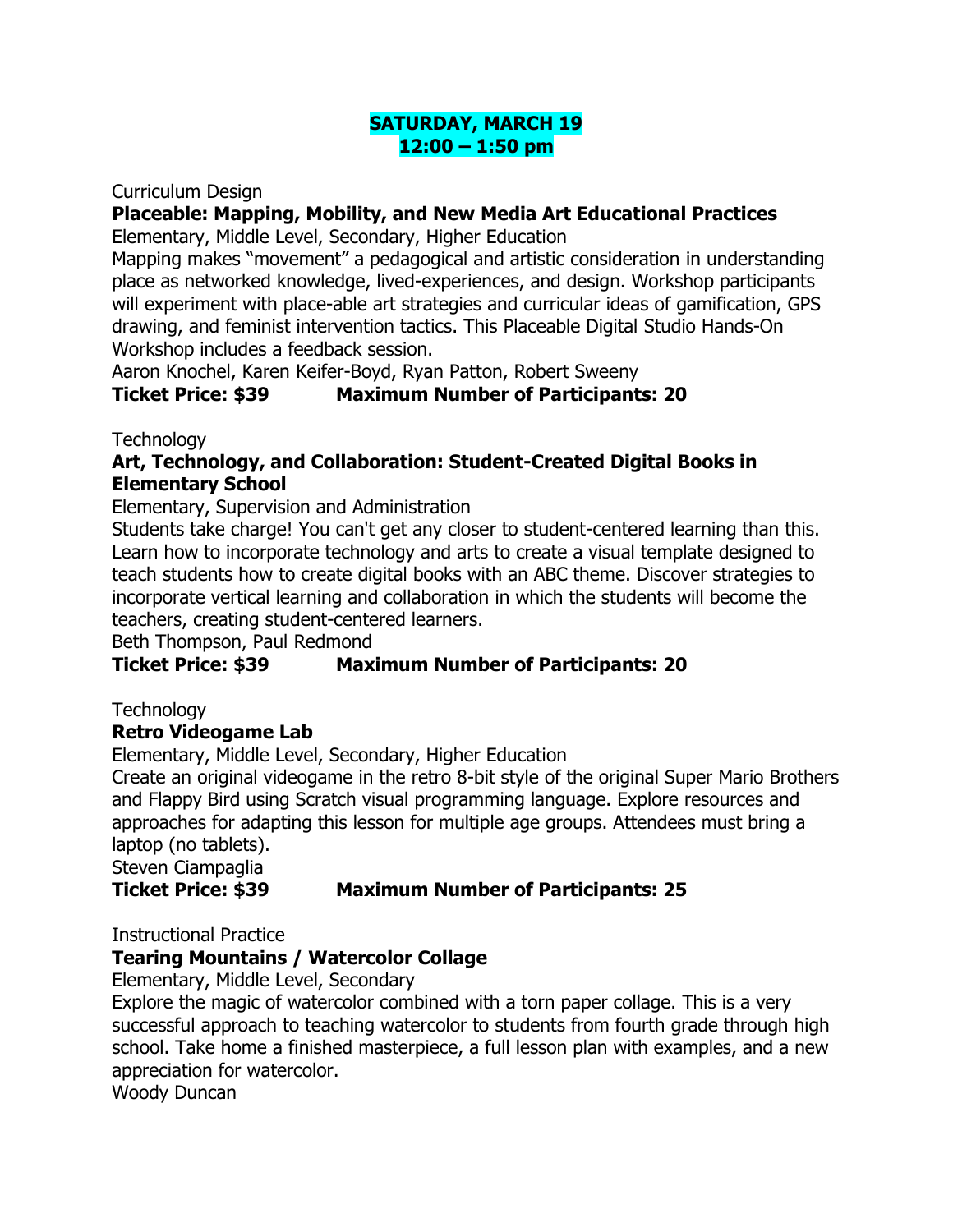#### **Ticket Price: \$39 Maximum Number of Participants: 25**

Instructional Practice

# **Where Did Realistic Art Go? The Resurgence of the Atelier**

Middle Level

After nearly dying out of Art History, Atelier is back! See how current trends are bringing back the skills and methods of the Old Masters for exciting new applications. During this hands-on drawing session, slow down to enjoy some critical observation and structured approaches to drawing that you can include in your curriculum for K-12 and beyond.

Camilla Haneberg

#### **Ticket Price: \$39 Maximum Number of Participants: 25**

#### **SATURDAY, MARCH 19 4:30 – 6:20 pm**

# Arts Integration **Powerful Prints: Moments in Time**

**Elementary** 

This fifth-grade printmaking unit introduces the form and technique of printmaking, features artists of the well-known Pop Art movement who used print techniques in their work, and helps students connect their study of 20th-century American history by adding a responsive personal self-expression to their piece. Create your own mono print sample and share best practices.

Colleen Dunbar, Amy Evans

## **Ticket Price: \$39 Maximum Number of Participants: 25**

Instructional Practice

## **Creating Vision: Innovative Handmade Sketchbooks**

Middle Level, Secondary, Preservice, Supervision and Administration Create a unique addition to your students' portfolios by learning to construct and compose your own handmade sketchbook. These one-of-a-kind books will engage your students' imaginations to translate language concepts into visual definitions. Includes examples of student work, lesson plans, assessments, and step-by-step processes. Gregory Barry

**Ticket Price: \$39 Maximum Number of Participants: 25**

Instructional Practice

#### **Venerating the Common Tool: Creating Woodcuts Based on the Works of Artist Frankie Flood**

Elementary, Middle Level, Secondary, Preservice

Learn the art of creating original woodcuts and pull a limited edition of three printed artworks. Design and carve a woodcut depicting images of tools, drawing inspiration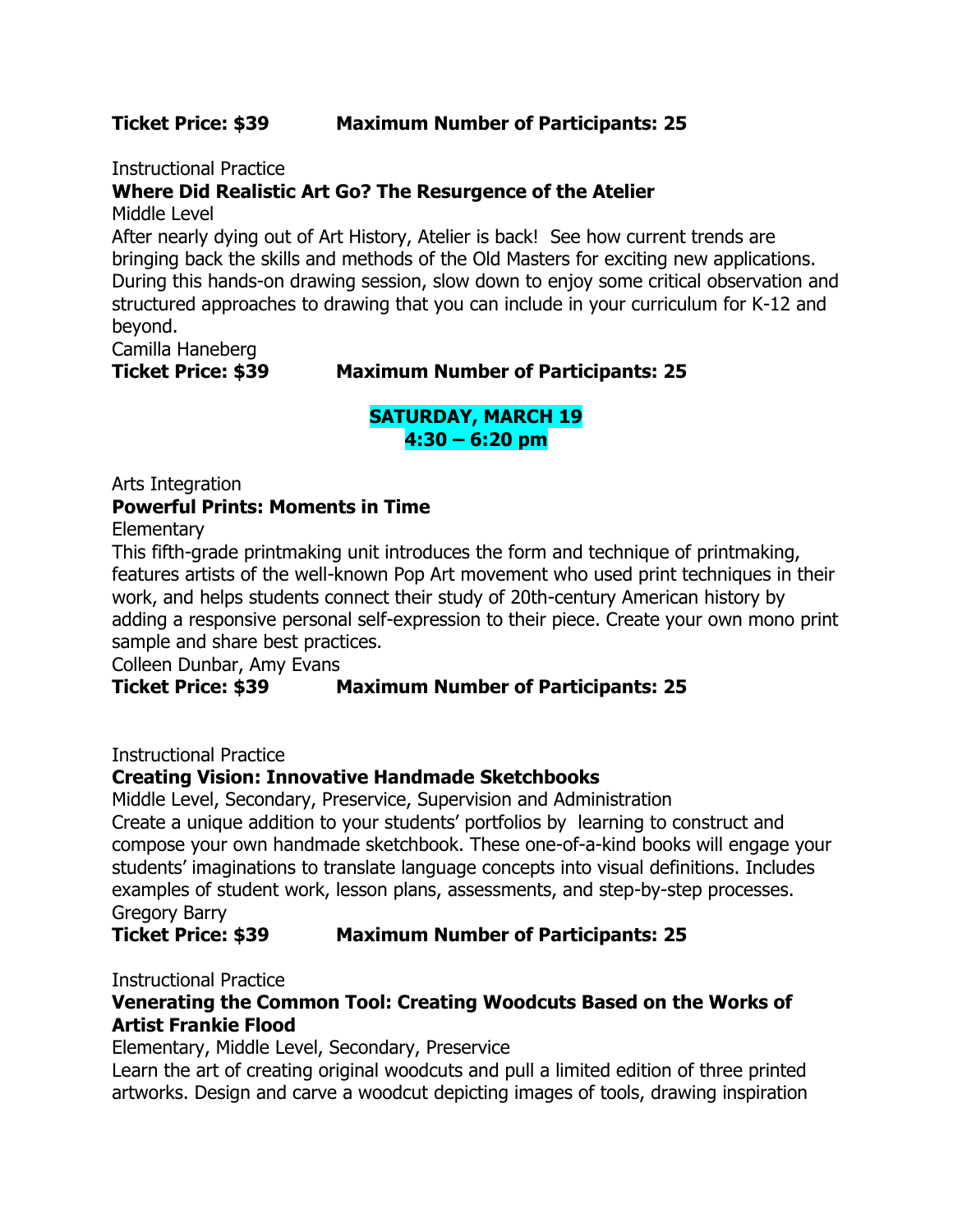from the artworks of Frankie Flood, who venerated the common tools of tradesmen past.

Karen Cast, Bruyn Yunk, Ben Holt, Kaylee Severson

# **Ticket Price: \$39 Maximum Number of Participants: 25**

Instructional Practice

#### **Embrace Creative Risk: Use Your Whole Body in Long-Distance Drawing Secondary**

Foster flexibility, persistence, and an open mindset with this creative problem-solving lesson. From a standing position, make a large-scale drawing using a piece of charcoal taped to the end of a bamboo stick. Step outside your comfort zone and try something new!

Kat O'Reilly

# **Ticket Price: \$39 Maximum Number of Participants: 25**

Global Connections

## **The Art of Weaving Using Recycled Materials**

Elementary, Middle Level

Explore the history, vocabulary, and skills of weaving, one of the oldest art forms. Participate in a sixth-grade weaving project, using cardboard looms, donated yarn, and other materials. Examine samples of student work, including small wall hangings in which each piece of cloth or yarn represent someone in their family or friends. Lisa Kaplan, Androneth Sieunarine

**Ticket Price: \$39 Maximum Number of Participants: 25**

Pk-16 Collaborations

# **Explore, Learn, and Share Four New Art Projects**

Middle Level

Discover successful art projects that have had a strong positive impact on students. Learn about 15 effective art lesson plans covering a multitude of mediums and artist, then receive lesson plans and materials to make four extracted from those shown. Decorated award-winning instructors will "WOW" you!

James P. Thompson, Michelle Sickels

# **Ticket Price: \$39 Maximum Number of Participants: 25**

Leadership

# **Innovative Ways to Teach Indigenous Gourd Art Techniques Elementary**

This hands-on workshop features creativity by using the gourd as a canvas. Explore recognized historical indigenous art techniques as well as sample art, and learn how to incorporate this knowledge into lesson plans. Discuss, share, and create a gourd art piece.

Joan Blackwell, Tulla Lightfoot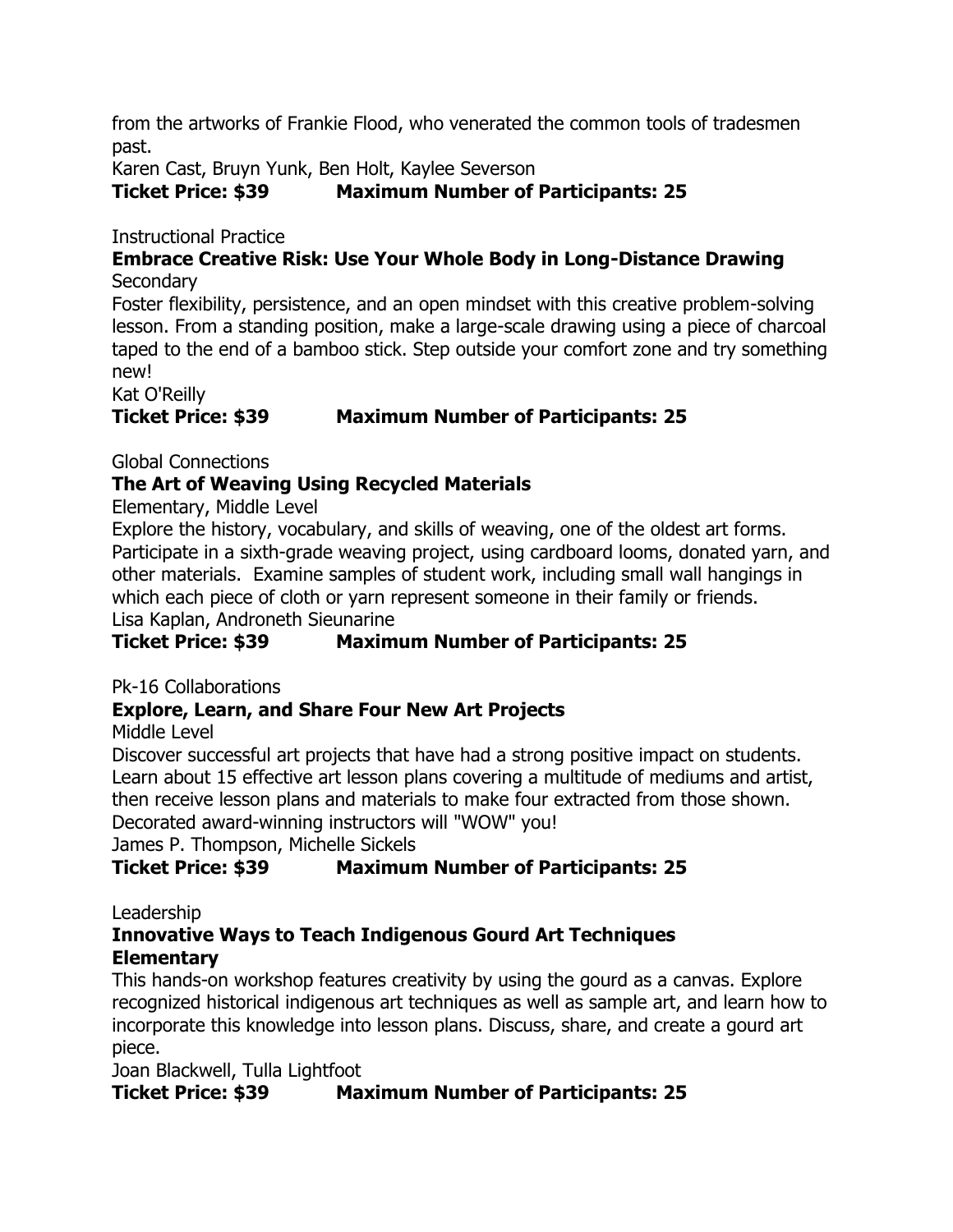# **SATURDAY, MARCH 19 7:00 – 8:50 pm**

Curriculum Design **Lighthouses of the Great Lakes** Elementary, Secondary

Explore multiple media while gaining an appreciation for local history. Examine lighthouse history and architecture and create a lighthouse-inspired artwork applying a variety of mediums including watercolors, temperas, oil pastels, chalk pastels, and decorative papers.Discuss your own local regional curiosities to brainstorm curriculum integration.

Sharon Steckel

## **Ticket Price: \$39 Maximum Number of Participants: 25**

## Global Connections

#### **Connecting Language Arts and Visual Arts for Global Understanding Elementary**

Explore story writing and illustrating skills to make a presentation in the style of Kamishibai Paper Theater from Japan. Learn how to create a storyboard to illustrate and write a short story. Discover many possibile ways to connect Language Arts with Visual Arts while introducing an element of global understanding.

Anita Bhatty

**Ticket Price: \$39 Maximum Number of Participants: 25**

Arts Integration

# **Visions in PaperClay**

Elementary, Middle Level, Secondary, Higher Education

Learn the history, building techniques, and sustainability of PaperClay—a medium that defies traditional clay techniques through added paper pulp. Use personal semiotics to create your vision of a PaperClay house/structure, and discover how PaperClay can be incorporated into the classroom curriculum through Arts Integration. Joyce Centofanti

# **Ticket Price: \$39 Maximum Number of Participants: 25**

Instructional Practice

# **Recycled Surfaces: Real Textures Inspired by Cezanne and Picasso**

## **Secondary**

Explore the beauty of real textures in painting. Inspired by the works of Paul Cezanne and Pablo Picasso, experiment with materials and create sensational paintings using recycled surfaces. Discover how to use recycled materials in a more meaningful way that connects students to historical artists, art movements, and art styles. Donna Franks-Tapley